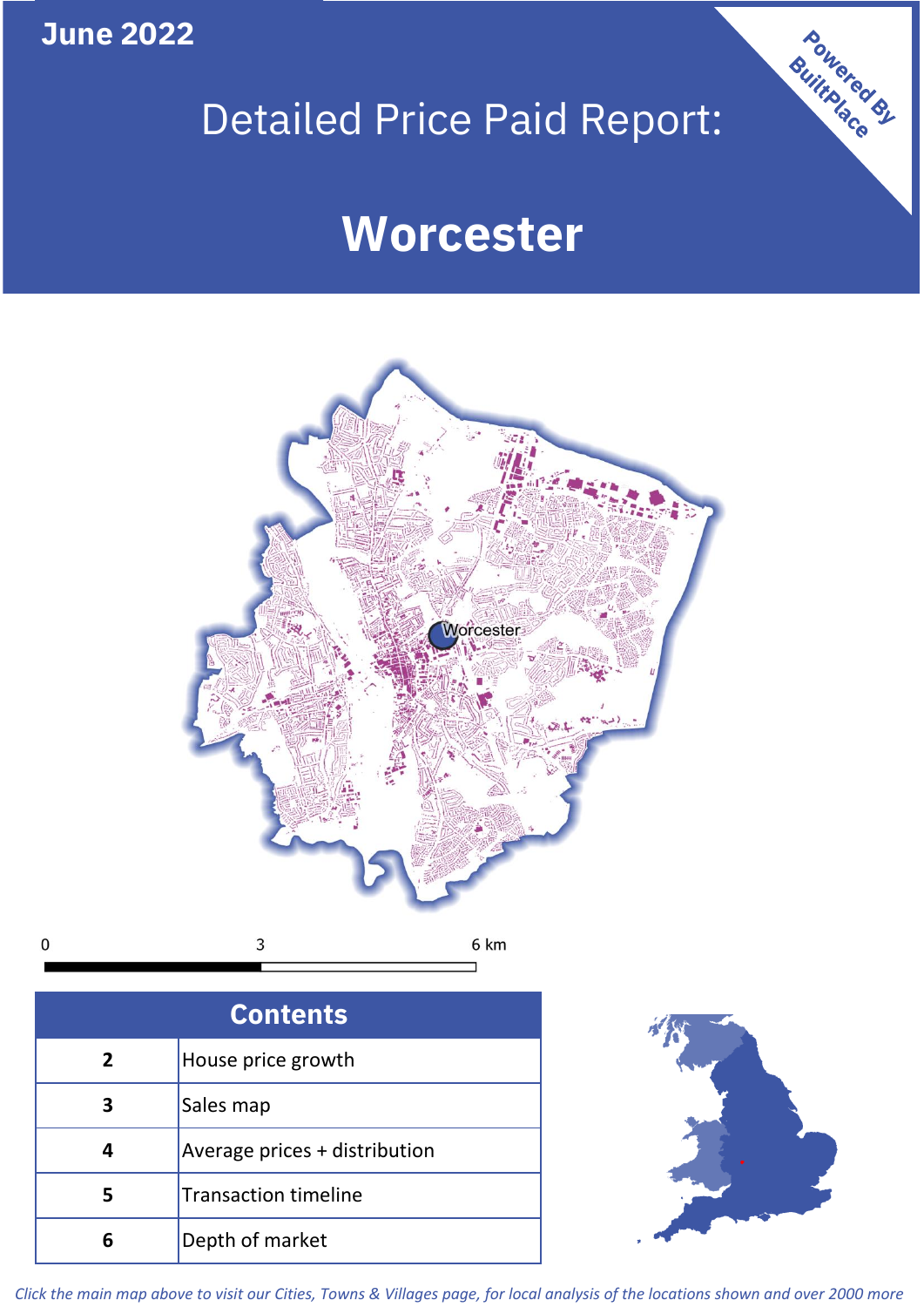#### **Headline Data**

|                     | <b>Current level</b> | 3 month  | <b>Annual</b> | 5 year   | 10 year |
|---------------------|----------------------|----------|---------------|----------|---------|
| <b>House prices</b> | £253,927             | 4.0%     | 11.7%         | 24.5%    | 53.4%   |
| <b>Transactions</b> | 1,632                | $-11.0%$ | 19.2%         | $-11.4%$ | 27.9%   |

# **House Price Growth (April 2022 data)**

#### *Annual Change in House Prices*



House prices in Worcester grew by 11.7% in the 12 months to April 2022 (based on 3-month smoothed data). By comparison national house prices grew by 10.7% and prices in the West Midlands grew by 10.9% over the same period.

Worcester house prices are now 34.9% above their previous peak in 2007, compared to +45.8% for the West Midlands and +52.9% across England.



#### *Year-To-Date Change in House Prices, December to April*

Local prices have grown by 4.8% in 2022 so far, compared to a fall of 2.1% over the same period last year.

#### *Source: OS OpenData; UK House Price Index (Contains HM Land Registry data © Crown copyright)*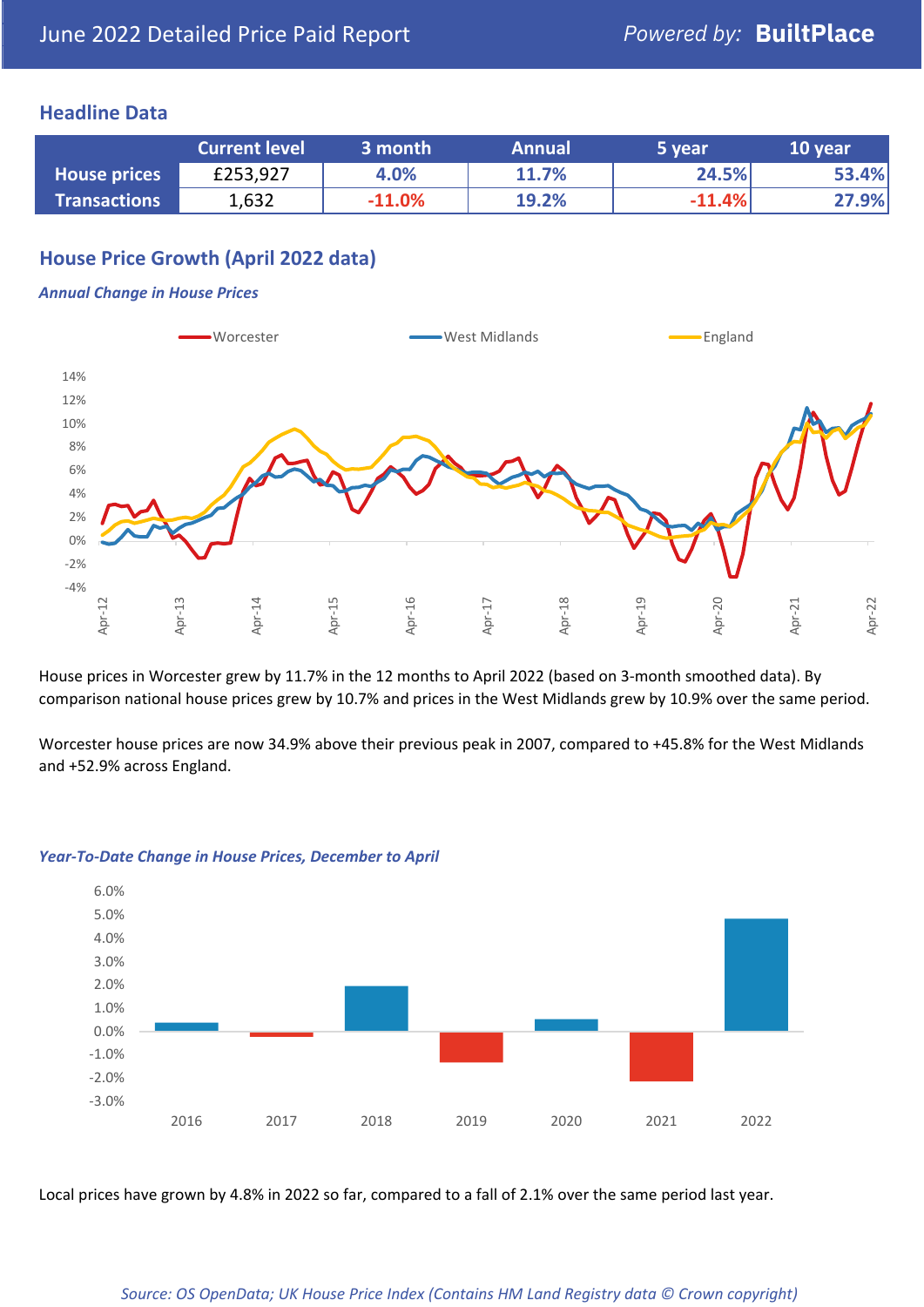# **House Price Map**

#### *12 months to April 2022*



*Each point is one postcode, coloured by the average value relative to all sales in this local authority (price bands are LA-specific quintiles).*

# **Map Key**

### *Source: OS OpenData; UK House Price Index (Contains HM Land Registry data © Crown copyright)*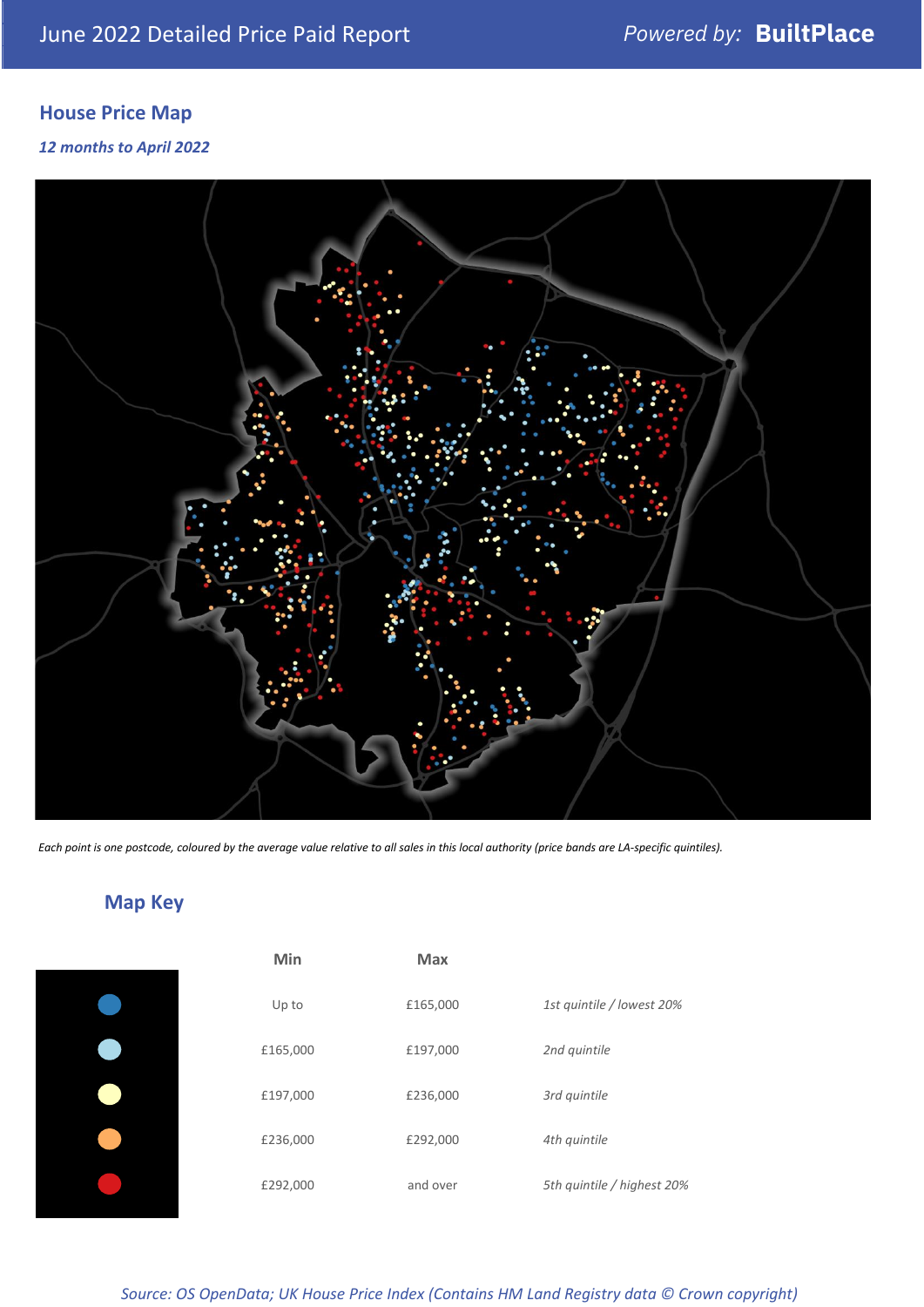# **Average House Price by Property Type**

#### *12 months to April 2022*



|                 | <b>New</b> | <b>Second hand</b> |  |  |
|-----------------|------------|--------------------|--|--|
| <b>Flat</b>     | £168,500   | £147,566           |  |  |
| <b>Terraced</b> | £231,333   | £215,787           |  |  |
| Semi-detached   | £275,832   | £238,046           |  |  |
| <b>Detached</b> | £285,000   | £356,611           |  |  |

## **House Price Distribution by Year**

*All properties, by price band and calendar year (2020 = year to date)*

|                    | 1997 | 2002 | 2007 | 2012 | 2017 | 2019 | 2020 |
|--------------------|------|------|------|------|------|------|------|
| <b>Under £100k</b> | 90%  | 49%  | 6%   | 8%   | 5%   | 3%   | 3%   |
| £100-200k          | 10%  | 43%  | 65%  | 65%  | 53%  | 39%  | 38%  |
| £200-300k          | 0%   | 6%   | 22%  | 22%  | 30%  | 38%  | 42%  |
| £300-400k          | 0%   | 1%   | 5%   | 4%   | 8%   | 13%  | 11%  |
| £400-500k          | 0%   | 0%   | 2%   | 1%   | 2%   | 4%   | 4%   |
| <b>£500k-1m</b>    | 0%   | 0%   | 1%   | 1%   | 1%   | 3%   | 2%   |
| £1-2m              | 0%   | 0%   | 0%   | 0%   | 0%   | 0%   | 0%   |
| <b>Over £2m</b>    | 0%   | 0%   | 0%   | 0%   | 0%   | 0%   | 0%   |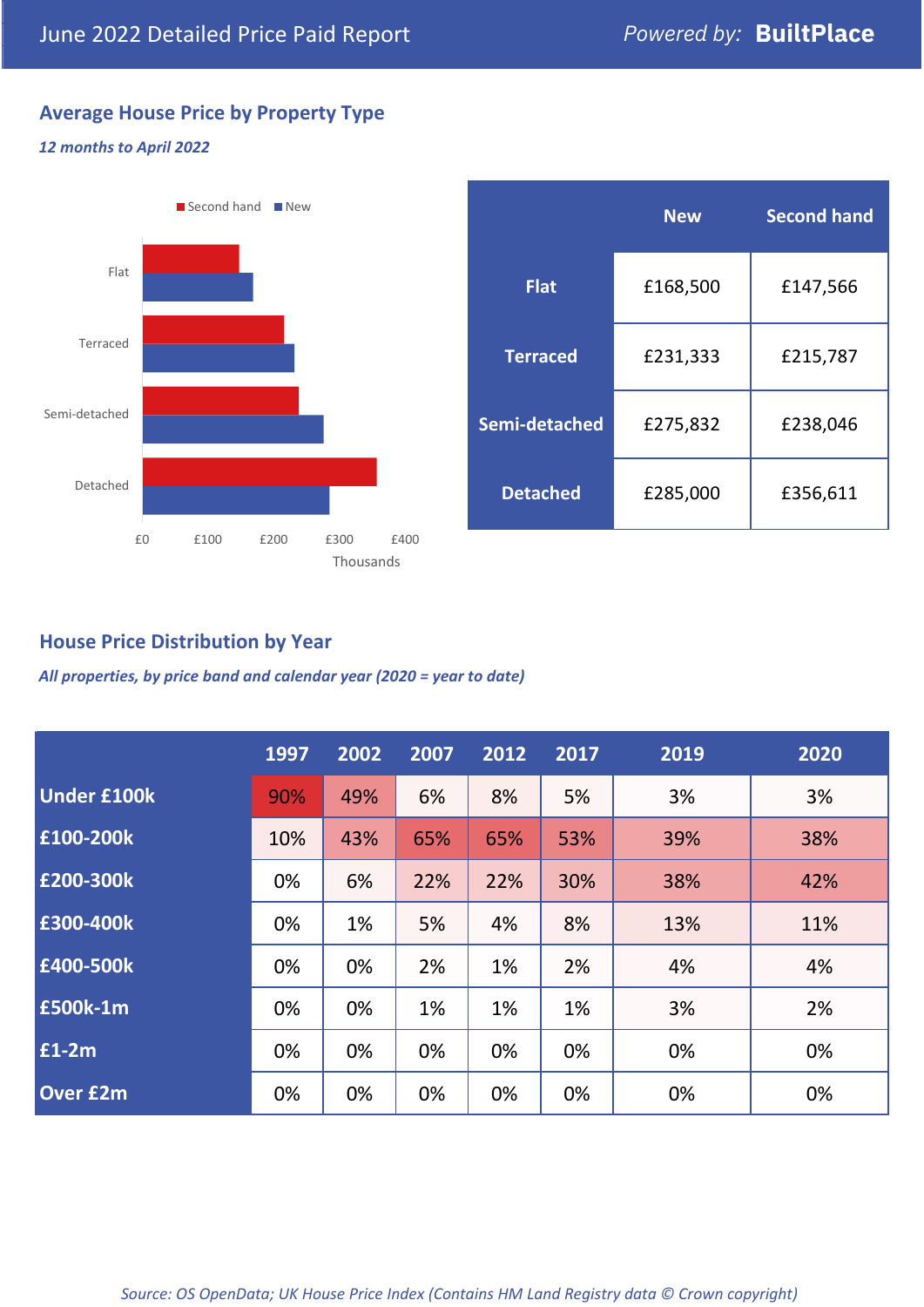# **Transactions (February 2022 data)**

*Annual Transactions, Indexed (2001-05 average = 100)*



There were 1,632 transactions in Worcester during the 12 months to February 2022. This is 68% of the average from 2001-05 and suggests activity is significantly below pre-downturn levels.

Transactions in Worcester have fallen by 14.2% since 2014, compared to changes of -4.1% for West Midlands and -7.7% for England.



#### *Cash and New Build Sales as % of Total, by Year*

*Note: The data on this page EXCLUDES transactions identified as transfers under a power of sale/repossessions, buy-to-lets (where they can be identified by a mortgage), and transfers to non-private individuals - i.e. it comprises only Land Registry 'A' data.*